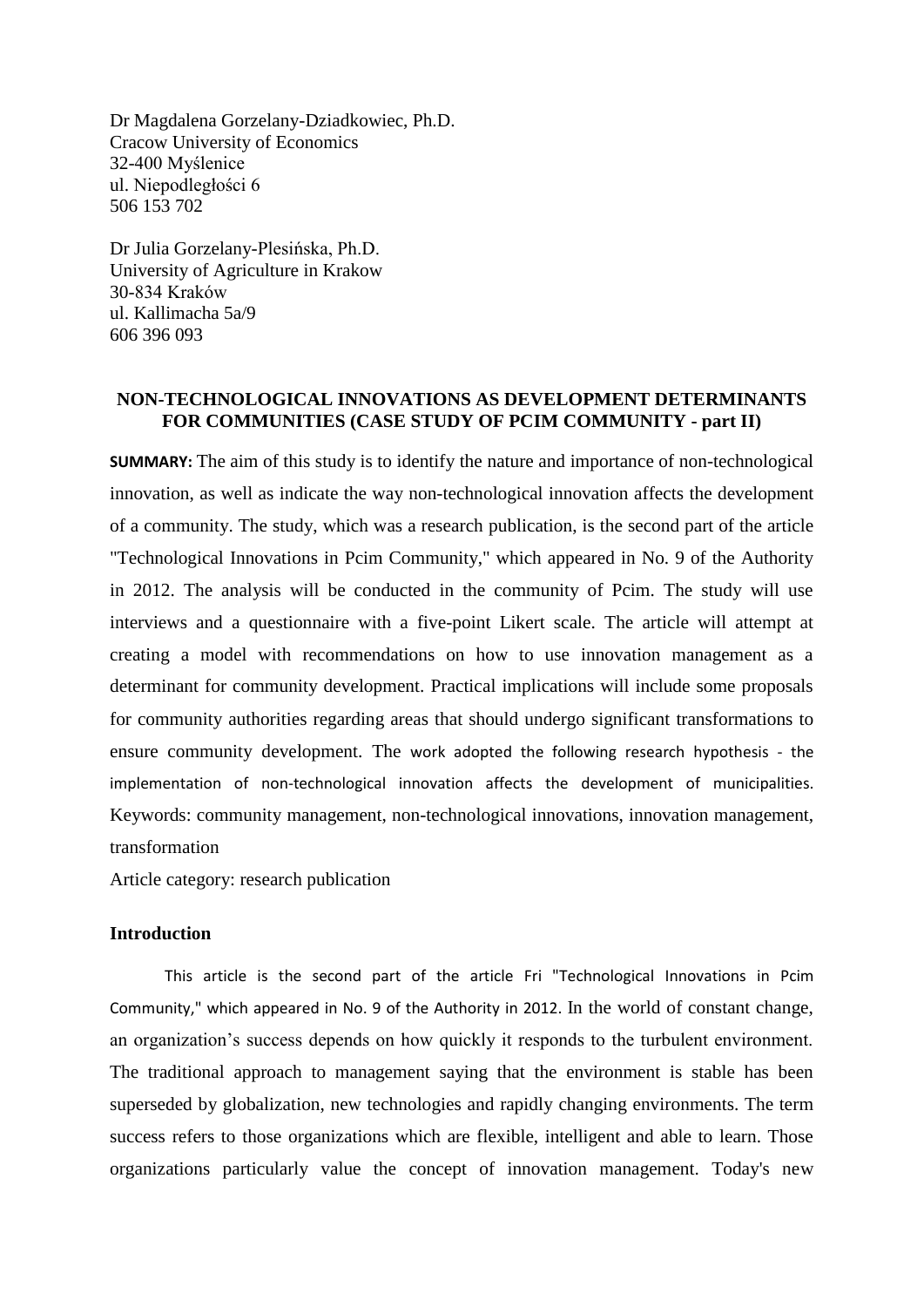management concepts, such as new economy, new technologies, or hyper-competition force organizations to introduce large and radical changes not only in terms of technologies but also in innovation management.

The aim of this study is to identify the nature and importance of non-technological innovation, as well as indicate the way non-technological innovation affects the development of a community. The study, which was a research publication, is the second part of the article "Technological Innovations in Pcim Community," which appeared in No. 9 of the Authority in 2012. Opracowanie jest drugą częścią artykułu pt." Technological Innovations in Pcim Community",który ukazał się w nr 9 EiOP w roku 2012. Opracowanie ma character badawczy. The analysis will be conducted in the community of Pcim. The study will use interviews and a questionnaire with a five-point Likert scale. The article will attempt at creating a model with recommendations on how to use innovation management as a determinant for community development. Practical implications will include some proposals for community authorities regarding areas that should undergo significant transformations to ensure community development . The work adopted the following research hypothesis - the implementation of non-technological innovation affects the development of municipalities.

#### **The concept of innovation management**

1

The model of innovation management consists of three pillars: organizations should work towards creating their own environment; strategic management shapes the proposals of organizational structure; and selected organizational structure and processes shape the strategy. Introducing changes in structure, strategy and processes requires new approaches to management. The idea describing changes in the approach to the strategy is a result of changes that are visible in the business environment. It is necessary to introduce new management methods with the assumption that the environment is in the state of constant change<sup>1</sup>. In the scope of non-technological innovation we can distinguish new marketing and organizational methods. Improvements in organization and management are called innovation management. Through innovative management should be understood as improvements in organization and management and the adoption of new management methods. Innovative management is therefore a departure from the old ways. In theory, you can often find that it is practiced in large enterprises, which is not true. Innovative management such as technological innovation apply to all organizations.Poprzez innowacyjne zarządzanie rozumieć należy

<sup>&</sup>lt;sup>1</sup> A. Drejer, *Situation for innovation management: towards a contingency model*, European Journal of Innovetion Management, no. 1, 2002, p. 4-5.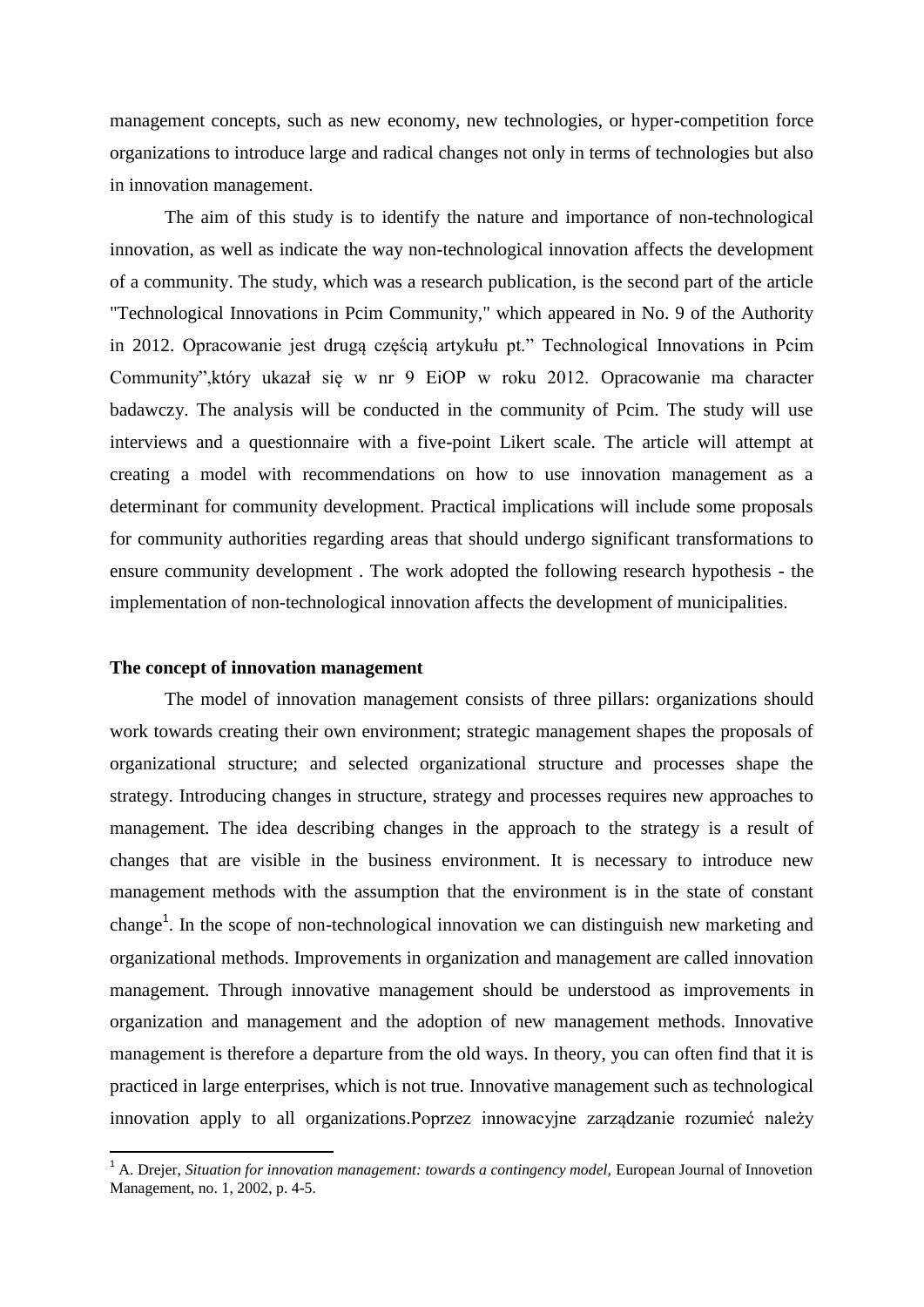usprawnienia w zakresie organizacji i zarządzania, przyjęcie nowych metod zarządzania. Innowacyjne zarządzanie oznacza zatem odejście od starych sposobów postępowania. W teorii często odnaleźć można, że jest ono praktykowane w dużych przedsiębiorstwach, co nie jest prawdą. Innowacyjne zarządzanie tak jak innowacje technologiczne dotyczą wszystkich organizacji. Innovation management departs from old ways of doing things. According to management theories, it is only present in large organizations. This is not the truth yet. Innovation management, just like technological innovations, concerns all organizations. In the course of innovation management implementation, changes in the following processes occur: planning, employment, promotion, internal communication, and knowledge management. The challenge for innovation in the field of management is to generate new ideas on processes and behaviors and these ideas occur in favorable conditions. Key aspects are the following: formulating problems requiring a new perspective, new paradigms and principles enabling new approach to problems, eliminating barriers to creative thinking and finding examples or analogies that help define new possibilities.

Innovations with respect to management policies and processes can provide organizations with a long-term competitive advantage and development possibilities. They can also "capsize" all relations in the organization.

Innovations in management change the way managers operate and increase the effectiveness and efficiency. In this context, specialist literature refers to the concepts of operational innovation and management innovation. The former concentrates on purely business processes of the organization (production, marketing, order execution, customer service, etc.). The latter focuses on management processes, that is methods and activities that directly influence day-to-day management of the organization<sup>2</sup>.

Innovation management is not natural; it is an ongoing effort. It can be learnt but needs conscious commitment. Organizations which implement innovations look at them as something obligatory. These organizations are disciplined, make the constant effort and practice it. Selected areas of innovation management together with explanations why traditional solutions do not bring results are presented in Table 1.

| Table 1: Areas of innovation management |  |  |  |  |  |  |
|-----------------------------------------|--|--|--|--|--|--|
|-----------------------------------------|--|--|--|--|--|--|

1

| Area           | <b>Change</b>    | Why?                                                                                                                        |  |  |
|----------------|------------------|-----------------------------------------------------------------------------------------------------------------------------|--|--|
| Diffused       |                  | Defining the scope of Definition of the scope of responsibility shows employees                                             |  |  |
| responsibility | responsibility   | that they are all equally responsible for new ideas. Diffused<br>responsibility does not contribute to organization growth. |  |  |
| Centralization | Decentralization | Delegating decision making powers with responsibilities                                                                     |  |  |

<sup>2</sup> G. Hamel, B. Breen, *Zarządzanie jutra – jakie jest twoje miejsce w przyszłości,* Harvard Business School Press*,*  wyd. Red Horse, 2008, p. 35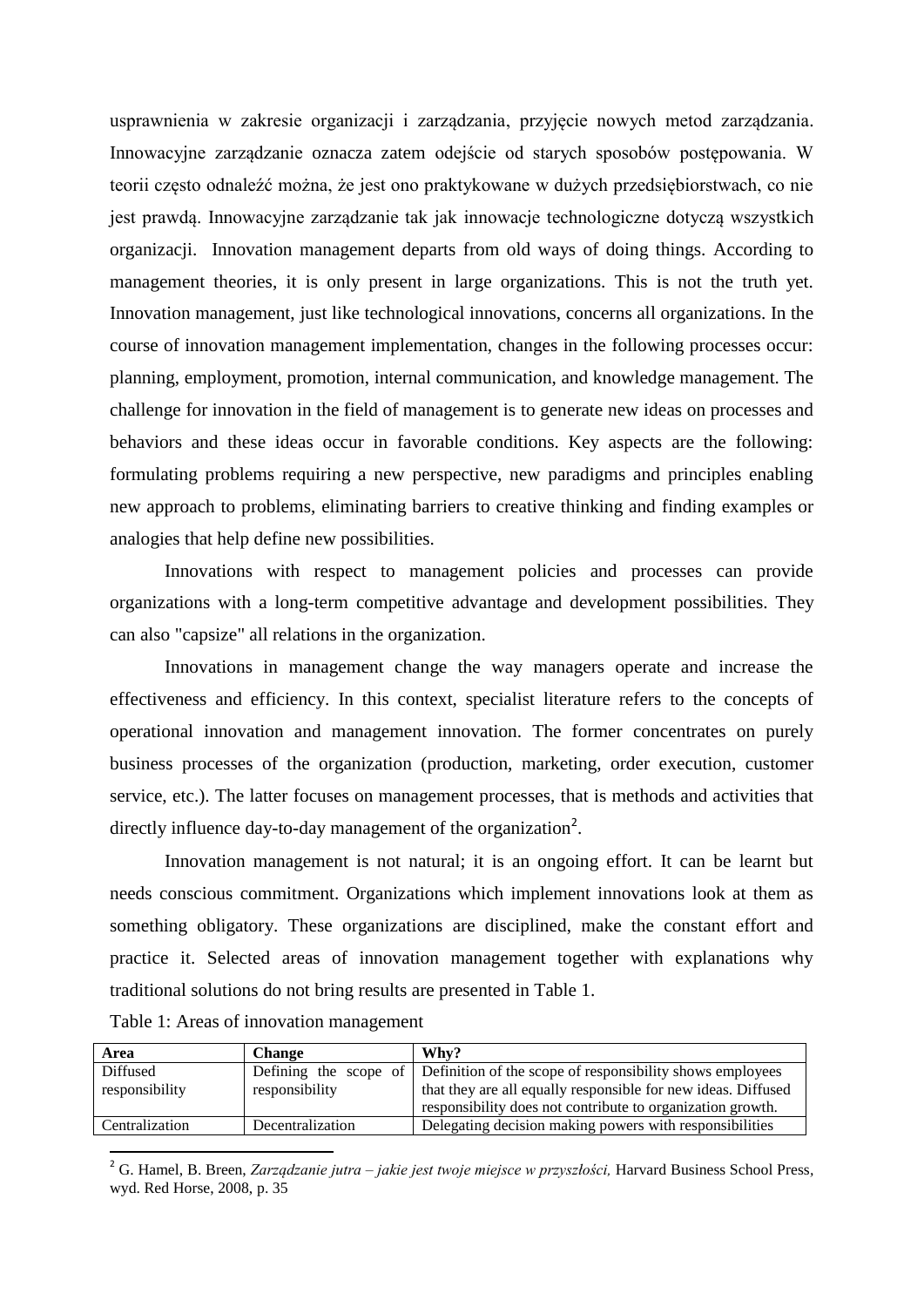|                     |                      | contributes to organization development                      |  |  |
|---------------------|----------------------|--------------------------------------------------------------|--|--|
| <b>Differences</b>  | <b>Balance</b>       | Definition of balance helps to develop entrepreneurial       |  |  |
|                     |                      | attitudes. Balance in three areas: strategy, operational     |  |  |
|                     |                      | activity and organization.                                   |  |  |
| Firm<br>strategy    | Experimenting        | It needs to be remembered that strategies that were turned   |  |  |
| development         |                      | down in the first preparation phases may become useful in    |  |  |
|                     |                      | later stages. Experiment is the key to strategy formulation. |  |  |
|                     |                      |                                                              |  |  |
| Focus on experience | Combining experience | Effectiveness can be increased through: combining new        |  |  |
|                     | with creativity      | ideas with experienced employees, changing the way of        |  |  |
|                     |                      | thinking of most senior employees; developing certain skills |  |  |
|                     |                      | and buying new ones; creating a new organizational culture.  |  |  |
| Autonomy            | Integration          | Too much autonomy prevents learning.                         |  |  |
|                     | and autonomy         |                                                              |  |  |

Source: M. Gorzelany-Dziadkowiec, J. Gorzelany-Plesińska, *Opening to innovations in the development of small and medium enterprises*, [in]: *Fundamentals of Management in Modern Small and Medium-Sized Enterprises*, eds. S. Lachiewicz, A. Zakrzewska-Bielawska, Technical University of Lodz Press, Lodz 2011.

Analyzing the statements contained in Table 1, it can be seen that the described areas are crucial in the development of the organization. It is worth spending some time here on how strategies can be developed by trial and error, i.e. by experimenting. As mentioned before, experiment is the essence of strategy formulation, but what is often forgotten is the minimum of discipline and planning. Managers make further attempts and adaptations hoping that the next time will finally bring success. Avoiding such problems is possible only by maintaining balance between chaotic moves such as: "…let's try out this solution; we will see how customers react and we will change our activities depending on their reaction"; and on the other hand between disciplined planning, such as: "…let's think about the market and technology in a systematic way; let's observe at customer needs as long as we are sure we possess the right product, technology or business model". Balance can be obtained by narrowing down the field of activity, learning on small samples, using prototypes and nonfinancial criteria to evaluate employees and determine the boundaries of when to stop the experiment<sup>3</sup>.

In the era of increased competition, particular attention should be paid to changes in marketing methods, because now it is very often the customer who gives sense to the innovation. The customer shapes the perception of innovation. Taking into consideration the impact of the customer on innovation, three main approaches have been identified, which focus on how the customer shapes innovation: first of all, shrinking market segments force an individual approach to customers by creating customized products; secondly, managers and customers need time to propose a solution and it makes some customers complain that the product is bad, that the customer needs have been identified incorrectly and that the

**.** 

<sup>3</sup>M. Gorzelany-Dziadkowiec, J. Gorzelany-Plesińska, *Opening…*, op. cit., p.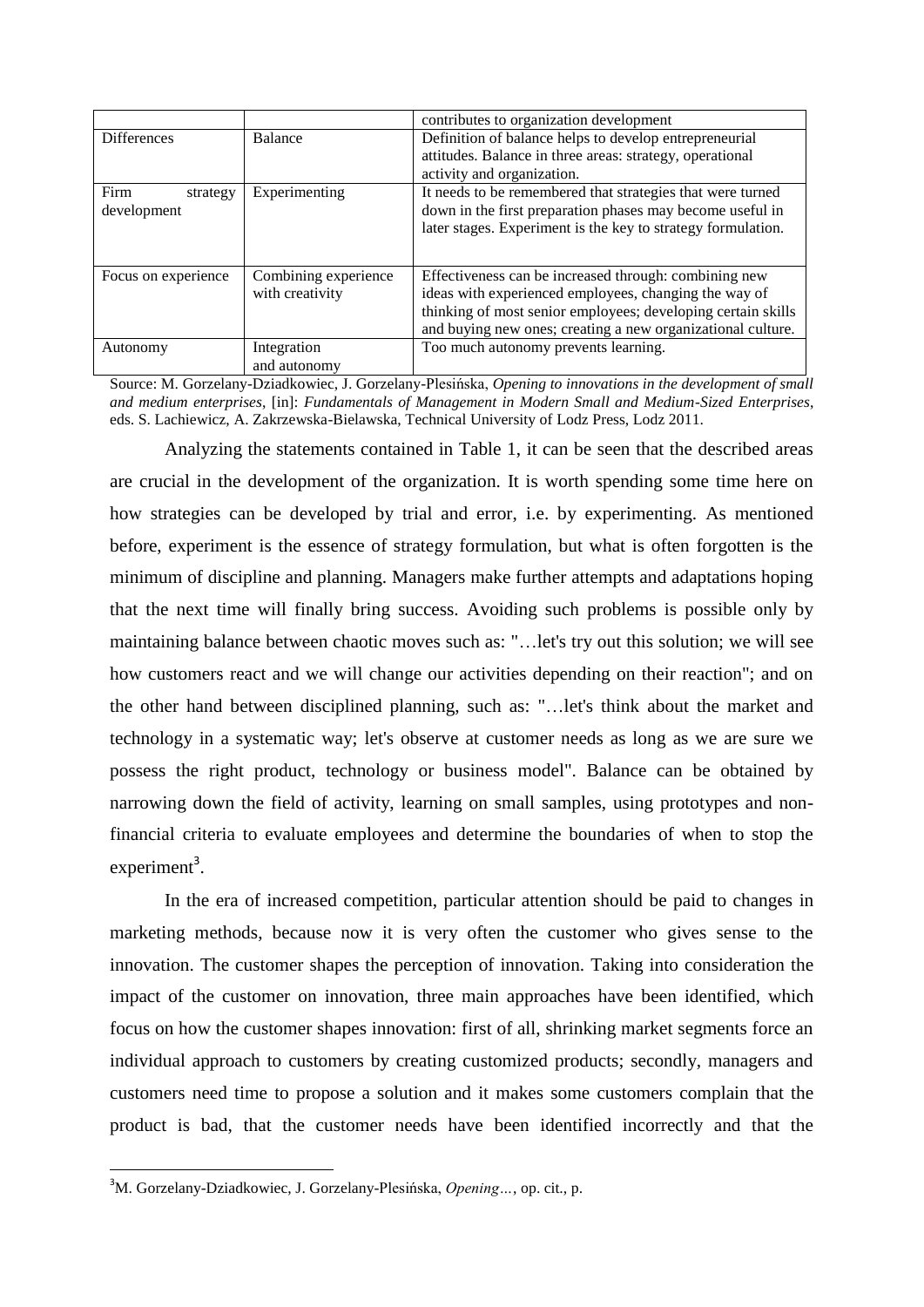management reacted too slowly; thirdly, the competition uses computer simulations which help to determine internal new tools used in the development of new products quickly<sup>4</sup>. Introduction of innovation management should be accompanied by changes in customer perception, which should be most important for the organization. New approaches to customers should promise revitalization of the innovation process. Each company prides itself if it can provide customers with what they ask, that is a hit product. Success can be obtained by satisfying customer needs<sup>5</sup>.

D. Dougherty and H. Takacs indicate that it is important to create innovation processes in teams, which increases the effectiveness of new projects. Teamwork allows members to push the boundaries created by discipline and hierarchy. Participation in a group task and relationships that are formed here are essential for successful innovation<sup>6</sup>. The role of teams in implementing technological innovation has been presented in Figure 1.



Fig. 1. The role of teams in the innovation process

Source: own work based on D. Deborah, C.H. Takacs, *Team Play: Heedful Interrelating as the Boundary for Innovation,* Long Range Planning, vol. 37, 2004, p. 574.

Based on Figure 1, it can be concluded that teamwork combined with creativity, satisfaction and positive results generates energy for action, which is crucial for organization success. Organizations need people who know what to do and who are aware of the benefits of teamwork. Yet, working in teams requires careful action and ability to adjust to group needs. Freedom manifests itself in satisfaction and positive outcomes. The management should naturally motivate people to act freely because this allows faster adaptation to change. The combination of teamwork with the freedom to act makes it possible to move from

 $\overline{a}$ 

<sup>&</sup>lt;sup>4</sup>S. Thomke, E. von Hippel, *Customers as Innovators, A New Way to Create Value*, Harvard Business Review, April 2002, p. 76-77.

<sup>&</sup>lt;sup>5</sup> A. W. Ulwick, *Turn Customer Input into Innovation*, Harvard Business Review, January 2002, p. 91.

<sup>6</sup> D. Dougherty, C. Helen, *Team Play: Heedful Interrelating as the Boundary for Innovation,* Long Range Planning, vol 37, 2004, p. 569.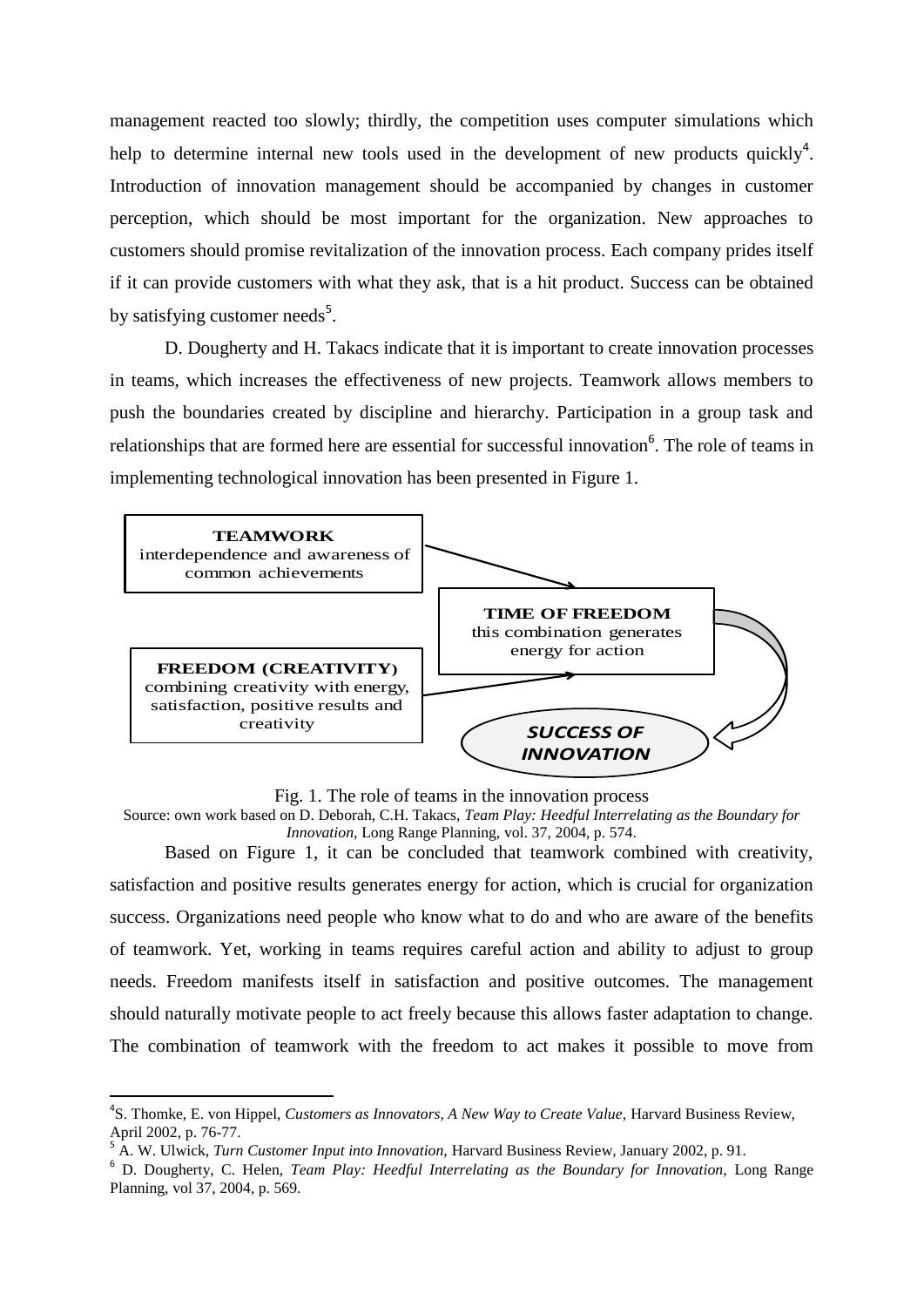cautiousness (visible when the groups are formed) to interdependence; it makes it possible to deviate from the procedures and rules towards assigning tasks and building relationships. In innovative organizations, people create multi-functional teams. In non-innovative organizations, they do not know how to create a team. Team freedom is dictated by teamwork, whilst the structural context defines the boundaries of action. Yet the rules are formed in such a way as to ensure freedom of action<sup>7</sup>.

Summing up the discussion regarding innovation management, it becomes clear that this process relates to changes in procedures and operation rules. Innovation management can provide sustainable competitive advantage if at least one of the following three conditions is satisfied: innovation is based upon a new management principle which goes against the previous tradition; innovation is systematic, it embraces the whole of methods and activities; innovation is part of a wide innovation program, whose effects accumulate with time. Another factor which is very important to innovation success is teamwork.

# **Innovation management in a community**

A community is a complex system with specific functions and tasks. Also, it is a specific organization whose mission is to meet the needs of its residents. As a result, the implementation of innovation management may on the one hand contribute to community development; on the other, these processes can facilitate and accelerate the implementation of community tasks.

Innovation management in a community will cover the sphere of marketing and management. Innovation in marketing turns particular attention to the customer as well as the use of the Internet in promoting and advertising the community. Innovations in management concern procedures and rules of conduct; they can relate to incentive systems, information systems or delegation of tasks together with responsibility. Non-technological innovation in a community was presented in Figure 2.

**.** 

<sup>7</sup> D. Dougherty, C. Helen, *Team Play* …, , p. 573 - 575.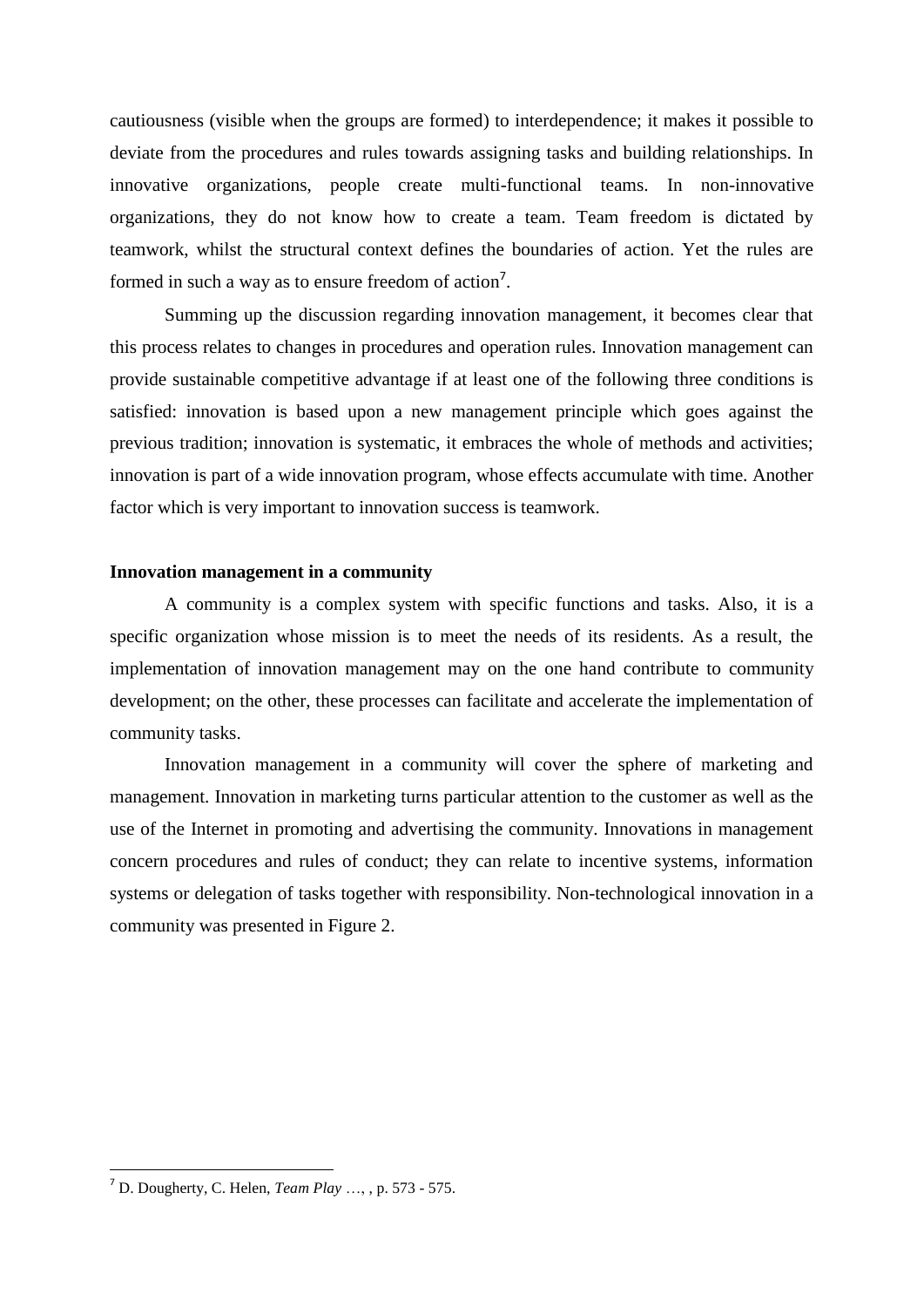

Fig. 2. Non-technological innovations in a community Source: own study

Based on Figure 2, it can be concluded that innovation management in the community mainly relates to changes of rules and procedures within the community office. Innovation management in communities should mainly focus on changes in management, organization structure, team management (reducing bureaucratic procedures), and in customer service. Innovation management in a community must have a comprehensive approach; it needs to be a leader not a bureaucrat. Comprehensive approach means that rearrangement of state institutions requires something more than just presenting a framework in the organizational scheme. Community can function higher than average if it is possible to combine and balance a number of factors: leadership, organization structure, processes, infrastructure (including technologies), human resources (releasing the enthusiasm for action and changes in behavior styles from bureaucrats to leaders). What is equally important is encouraging the employees to depart the previously accepted behavior patterns. The natural approach of community officials is to create barriers. Departing from this paradigm will not mean that the barriers are not respected at all, but it is necessary to find a way to look above and beyond barriers<sup>8</sup>. Sometimes just the sole desire to help solve a problem is enough. The introduction of changes in management is difficult both in companies and organization such as communities.

Another non-technological innovation area in communities is marketing. Innovations in marketing are created by changes in marketing methods. In the context of the marketing mix (price, product, promotion and place), the community produces services for its customers,

**.** 

<sup>8</sup> Gorzelany-Dziadkowiec M., *Wpływ procesów innowacyjnych i operacyjnych na rozwój obszarów wiejskich (na przykładzie gminy Michałowice),* Barometr Regionalny, no 3, 2012, p. 123.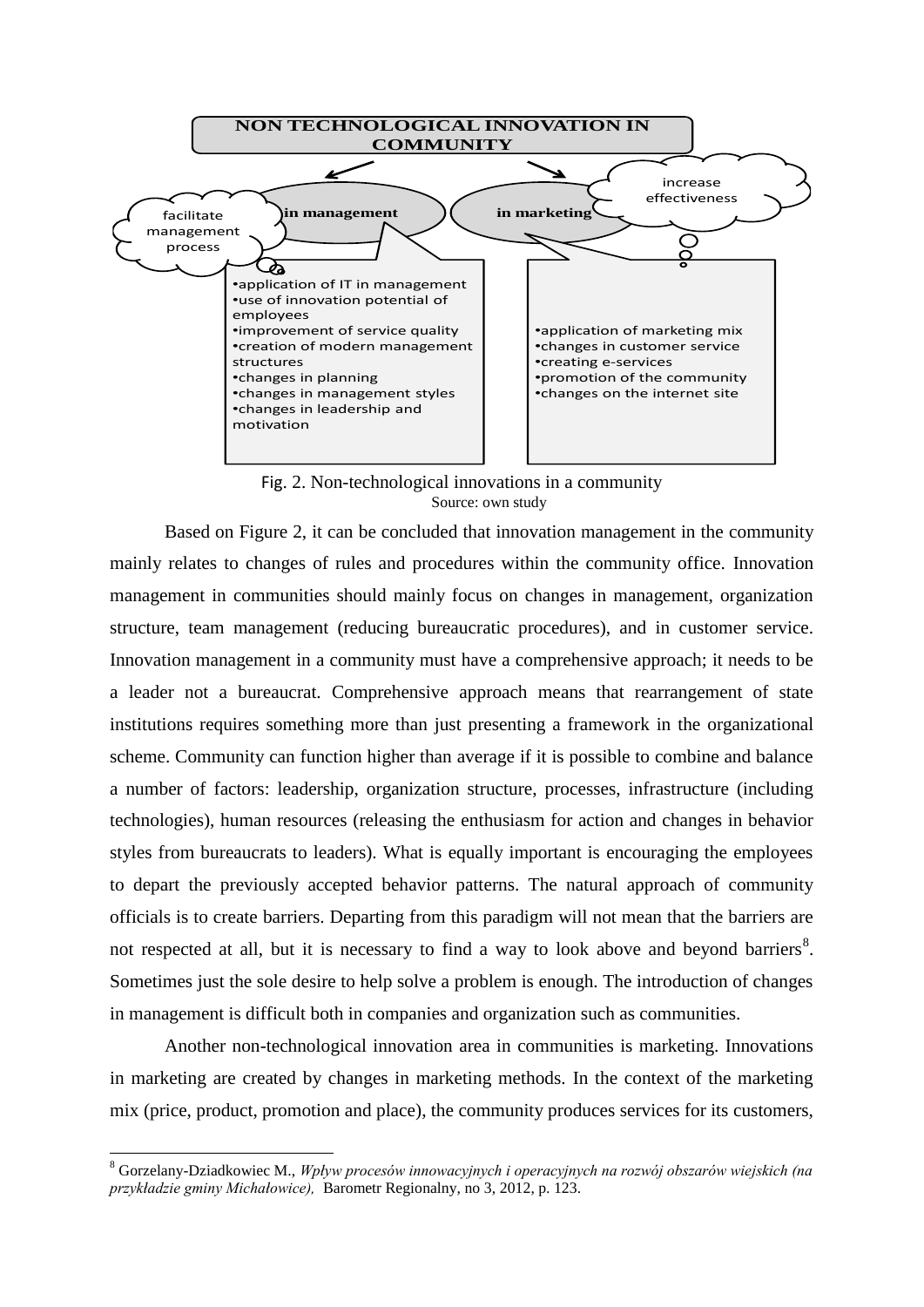the price is time the resident must spend on solving his issue, place is the way the community reaches residents with its products, promotion is the way of promoting the area. Therefore, when it comes to shortening the time and manner of service, this largely depends on the implementation of new procedures and rules referred to above. As far as promotion and place are concerned, it is necessary to make changes in the use of IT and ICT systems in community management. Communities should for example maintain their computer sites, which will help residents to learn about the community.

#### **Non-technological innovations in the community of Pcim - empirical analysis**

The community of Pcim is situated in the south-eastern part of the mountain range of the Makow Beskids, in the district of Myślenice, Malopolska Province. The community consists of three villages: Pcim, Stróża and Trzebunia, with a total population of 10700 inhabitants. The location along the main road S7 Krakow-Zakopane makes the community easily accessible for tourists. The distance from Krakow is 46 km and from Zakopane – 61 km.

The study consisted of an interview and a questionnaire with a five-point Likert scale (where 1 meant that actions are not taken at all / not implemented in the community, 2 actions are rarely taken / implemented, 3 - actions are sometimes taken / implemented, 4 actions are often taken / implemented, 5 - actions are very often taken / implemented). The aim of the study was to answer the question whether the community implements nontechnological innovations, both in management and in marketing. The obtained results have been presented in Table 2.

| <b>THE 2.</b> FOIL COMPOSION THRO VALIONS IN THE COMMUNITY OF FORM |   |                         |   |              |   |  |  |
|--------------------------------------------------------------------|---|-------------------------|---|--------------|---|--|--|
| <b>Innovation</b>                                                  |   | <b>Evaluation scale</b> |   |              |   |  |  |
|                                                                    | 1 | 2                       | 3 | 4            | 5 |  |  |
| <b>Innovation management:</b>                                      |   |                         |   |              |   |  |  |
| Is the community implementing changes in:                          |   |                         |   |              |   |  |  |
| Management                                                         | X |                         |   |              |   |  |  |
| organization structure                                             |   | X                       |   |              |   |  |  |
| team management styles (reducing bureaucracy)                      |   | X                       |   |              |   |  |  |
| Are scopes of responsibilities clearly defined?                    |   | X                       |   |              |   |  |  |
| Is decision-making authority delegated?                            |   | X                       |   |              |   |  |  |
| Is experience combined with creative thinking?                     |   | X                       |   |              |   |  |  |
| Are the rules being changed?                                       |   |                         | X |              |   |  |  |
| Is employee performance evaluated?                                 |   |                         |   | $\mathbf{x}$ |   |  |  |
| Are leadership styles changing?                                    |   |                         | X |              |   |  |  |
| Are motivation systems changing?                                   |   |                         |   |              |   |  |  |
| Is the community conducting marketing activities?                  |   |                         |   | $\mathbf{x}$ |   |  |  |
| Is the community being promoted?                                   |   |                         |   | X            |   |  |  |
| Are there any changes introduced in its Internet site?             |   |                         |   | $\mathbf{x}$ |   |  |  |
| Is the community using modern marketing methods?                   |   |                         | X |              |   |  |  |
| Doe the changes mentioned above impact community development?      |   |                         |   | $\mathbf{x}$ |   |  |  |

Table 2: Non-technological innovations in the community of Pcim - study results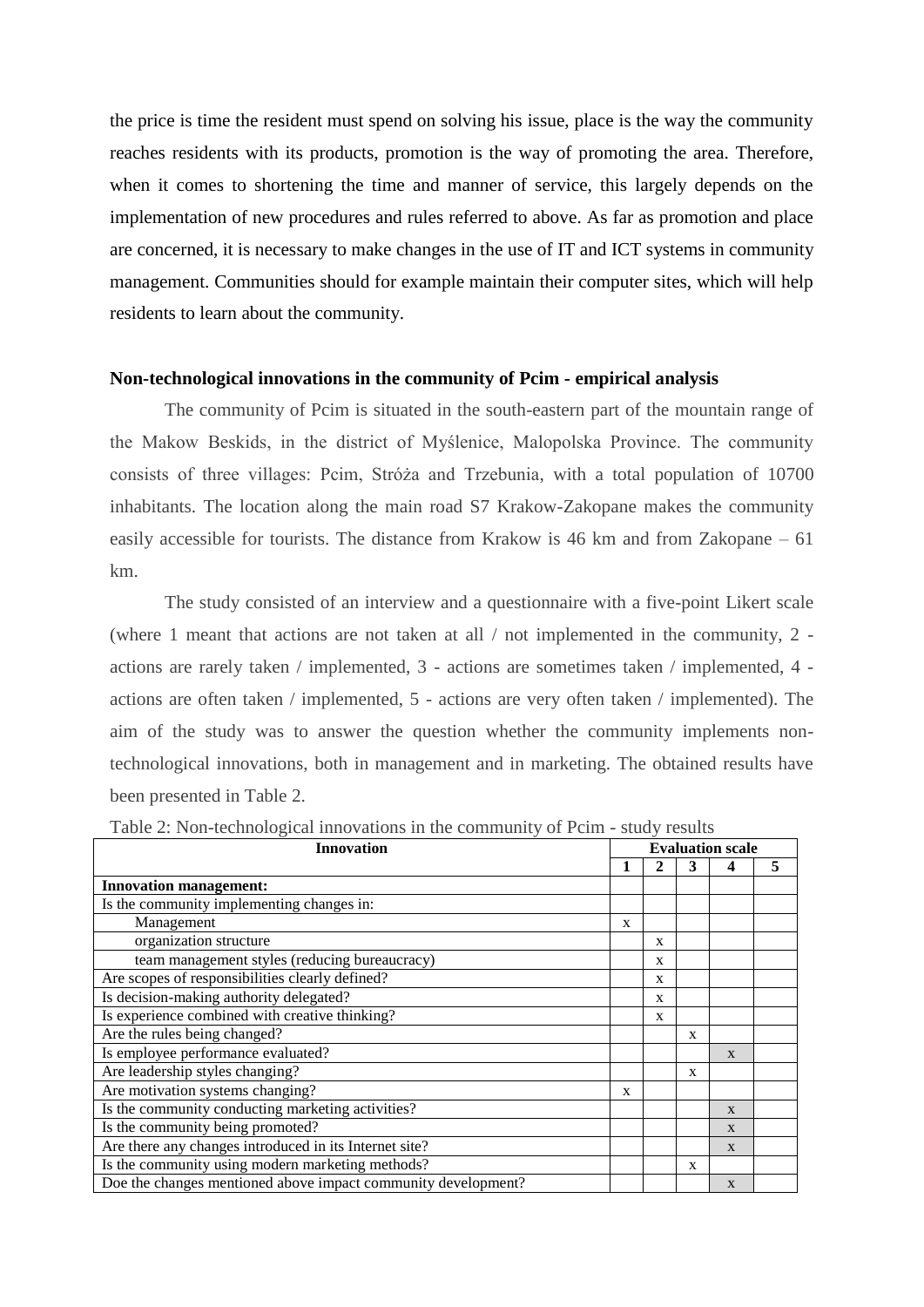Source: own research

Having analyzed the results of studies presented in Table 2, we can conclude that the community in questions does not implement non-technological innovations in a sufficient degree. The actions that are already taken mainly fall into the scope of marketing (marketing activities, the community is promoted, there are some changes at its Internet site). When it comes to innovation management, no steps aimed at implementing it are visible. The community has never introduced any changes in management and motivation systems. Also, changes in the organization structure and team management styles are very rare. The community rarely defines responsibility scopes, decision-making authority is rarely defined and people rarely combine experience with creativity. Sometimes however, the rules and leadership styles are changed. Also, modern marketing methods are occasionally used. Nevertheless, community authorities are aware that changes in management and marketing influence the development of the community.

#### **Recommendations and proposals for the analyzed community**

Having analyzed the implementation of non-technological innovations in the community of Pcim, one can conclude that there is a need for significant improvements in that respect. Local leaders should mainly focus on the implementation of innovation management. The departure from procedures and rules as well as excessive bureaucracy would contribute to the community development. Local authorities should also focus on the entire process or human capital management.



Fig. 3. Recommendations regarding non-technological innovations in Pcim community Source: own study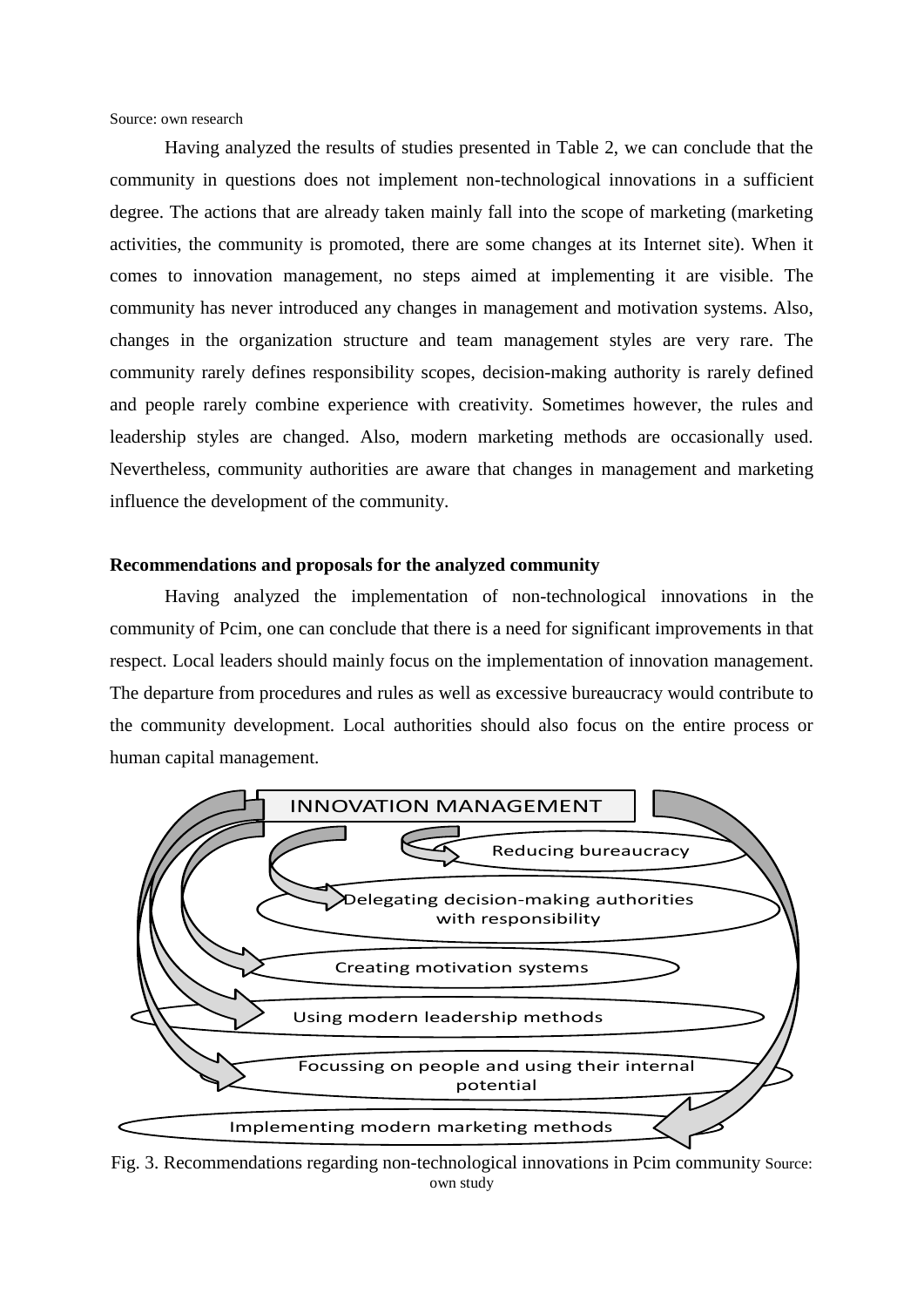Having analyzed Figure 3, it can be concluded that the community of Pcim has a strong need for the implementation of innovation management. It is widely known that management plays a very important role in community development. The research confirms that no changes are occurring in that area at the moment. This brings us to the conclusion that management in the community is not effective and successful. There is a strict hierarchy and decision-making authorities are not delegated along with responsibility. The possible benefits of the introduction of changes in indicated areas are presented in Figure 4.



Fig. 4. Recommendations for the community of Pcim Source: own study

Based on Figure 4, it can be concluded that the community should pay more attention to non-technological innovations, which may help it gain competitive advantage. Improvement of the management system will increase effectiveness, that is the realization of objectives.

It is also important to mention the implementation of new processes and procedures; as a result it will be possible to eliminate downtime and improve the existing process, which will consequently increase the efficiency.

The research confirms that the community is not implementing any changes in motivation and leadership systems at the moment. Nevertheless, motivating the employees, the system of recognition, introduction of a certain freedom of action leads to improved performance and the introduction of new and better governance forms offers new opportunities. Authority needs to be shared. It has to be build by consensus. Instead of